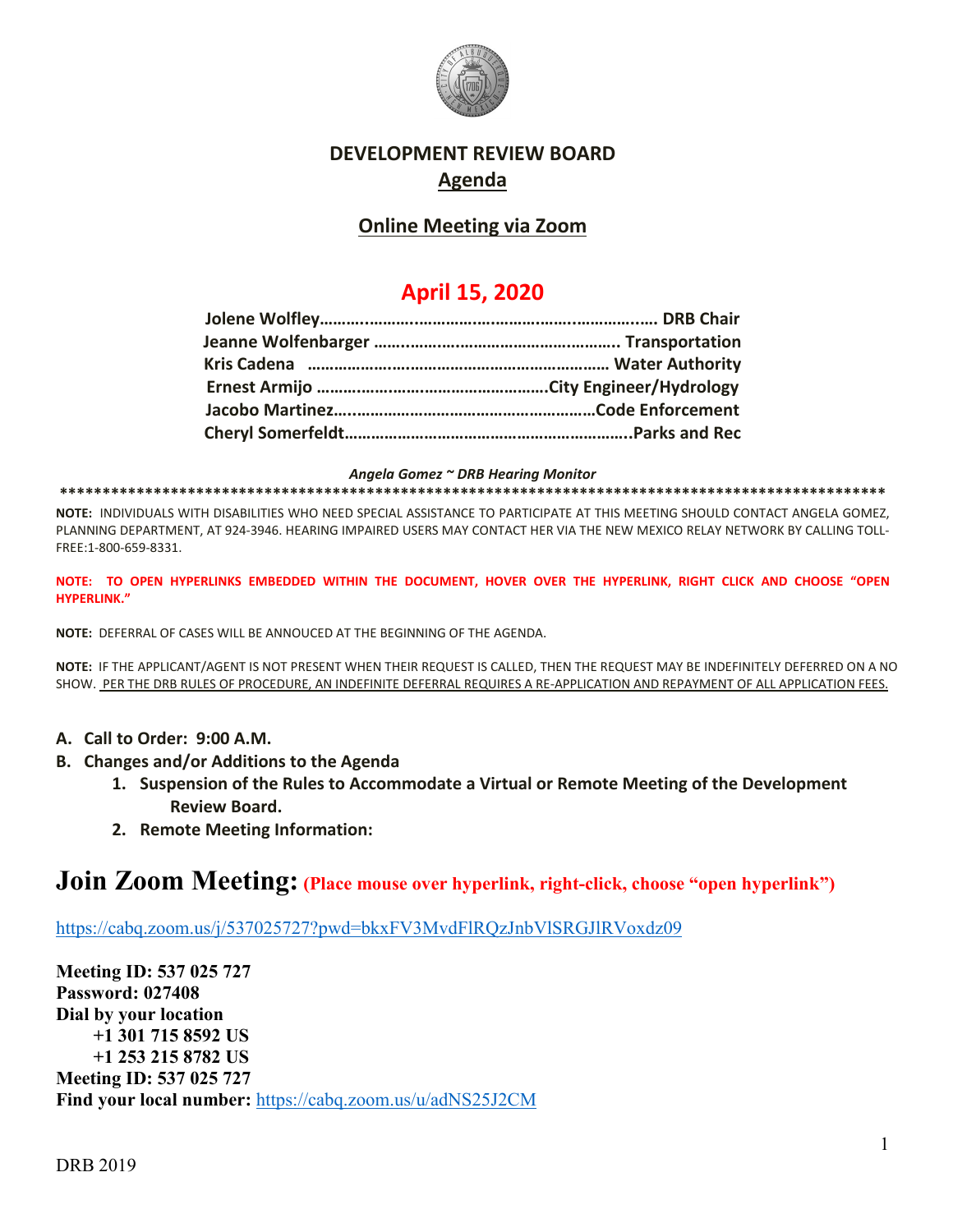## *MAJOR CASES*

| 1. | <b>Project # PR-2020-003470</b><br>SI-2020-00055 - SITE PLAN                                                              | BECCA SNYDER, BARBARA FELIX ARCH + DESIGN agent(s)<br>for RED SHAMROCK 4 LLC, TRISH KVERN request(s) the<br>aforementioned action(s) for all or a portion of: LT 1 PLAT<br>OF LOTS 1 THRU 9 COORS PAVILION (BEING A REPLAT OF<br>TRACT X-1-A2, UNIVERSITY OF ALBUQUERQUE URBAN<br>CENTER), zoned NR-C, located at 4121 COORS BLVD NW<br>between ST. JOSEPHS DR and MILNE RD, containing<br>approximately 1.0172 acre(s). (F-11)<br><b>PROPERTY OWNERS: RED SHAMROCK 4 LLC</b><br><b>REQUEST: SITE PLAN DRB</b> |
|----|---------------------------------------------------------------------------------------------------------------------------|----------------------------------------------------------------------------------------------------------------------------------------------------------------------------------------------------------------------------------------------------------------------------------------------------------------------------------------------------------------------------------------------------------------------------------------------------------------------------------------------------------------|
| 2. | <b>Project # PR-2018-001792</b><br>SD-2020-00067 - FINAL PLAT                                                             | THE GROUP/RON HENSLEY agent(s) for NAZISH LLC<br>request(s) the aforementioned action(s) for all or a portion<br>of: LOTS 31 & 32 BLOCK 5, NORTH ALBUQUERQUE ACRES,<br>zoned MX-T, located at 7001 & 7011 WILSHIRE AVE NE,<br>containing approximately 1.56 acre(s). (C-19)<br>PROPERTY OWNERS: SHAH SUBHAS & CHANDRIKA S<br><b>REQUEST: TO CREATE 10 LOTS FROM EXISTING SITE</b>                                                                                                                              |
| 3. | <b>Project # PR-2020-003491</b><br>SD-2020-00064 - EXTENSION OF<br><b>INFRASTRUCTURE IMPROVEMENTS</b><br><b>AGREEMENT</b> | LAM CONSTRUCTION SERVICES, LLC agent(s) for JASON<br>FILE request(s) the aforementioned action(s) for all or a<br>portion of: 1-A & 1-B, ALVARADO GARDENS, zoned R-T/<br>R-A, located at 2315 & 2311 MATTHEW AVE NW,<br>containing approximately 1 acre(s). (G-13)<br>PROPERTY OWNERS: JARDIN DEL VALLE ESTATES LLC<br>REQUEST: 2ND EXTENSION AGREEMENT PROCEDURE B FOR PROJECT<br><b>ALVARADO GARDENS</b>                                                                                                     |
| 4. | Project #PR-2019-002277<br>(1002962)<br>SI-2019-00246 - SITE PLAN                                                         | <b>RESPEC</b> agent(s) for <b>RAINBOW PASEO, LLC</b> request(s) the<br>aforementioned action(s) for all or a portion of TRACT A<br>PLAT OF TRACTS A, B AND C CANTATA AT THE TRAILS UNIT<br>2 (BEING A REPLAT OF TRACT OS-4 THE TRAILS UNIT 2 &<br>TRACT A TAOS AT THE TRAILS UNIT 2), zoned R-ML, located<br>on OAKRIDGE ST NW between OAKRIDGE ST NW and TREE<br>LINE AVE NW, containing approximately 3.26 acre(s). (C-9)<br>[Deferred from 8/15/19, 10/9/19, 12/4/19, 2/5/20, 3/4/20]                       |

**PROPERTY OWNERS**: RV LOOP LLC **REQUEST**: **52 UNIT TOWNHOME DEVELOPMENT**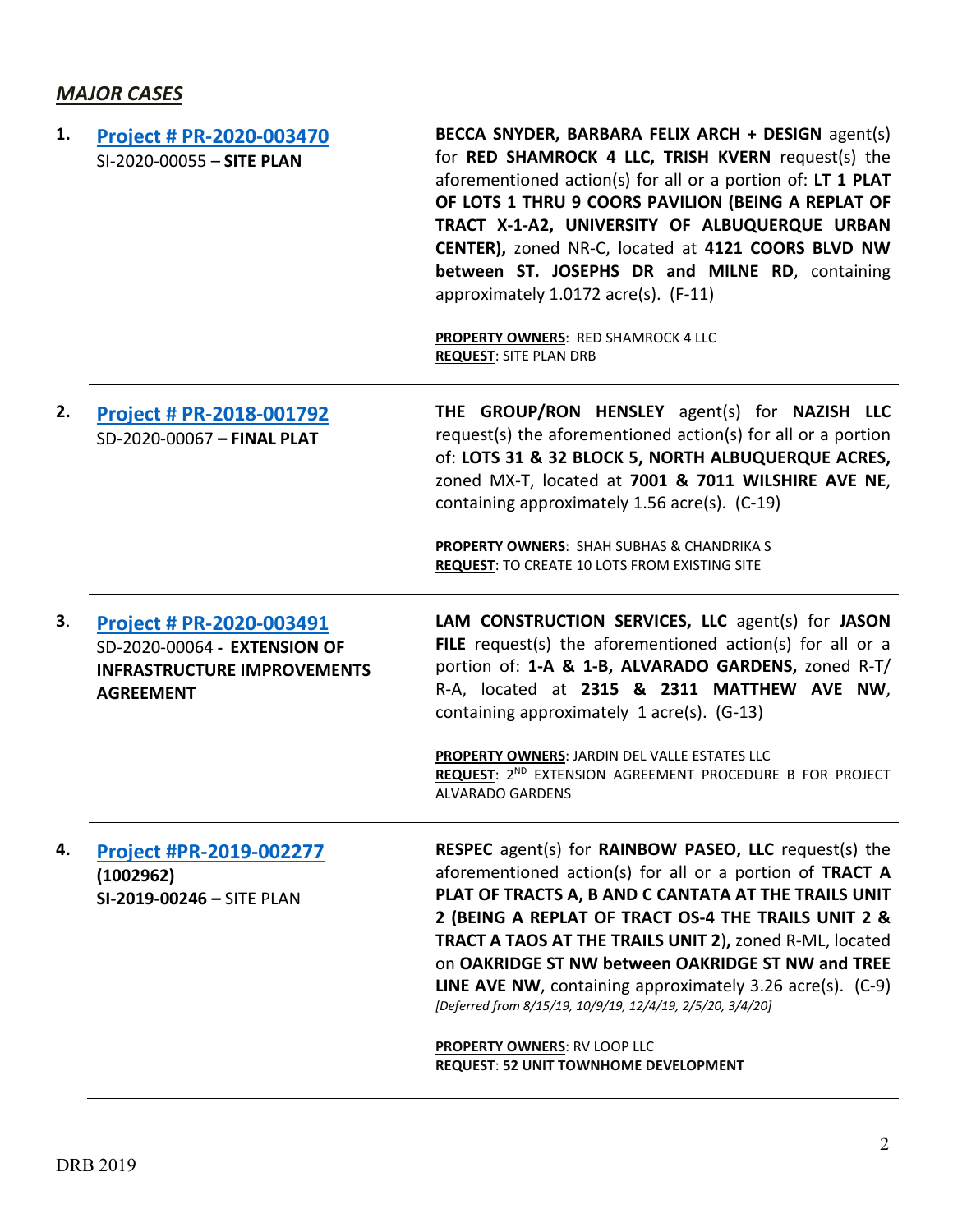| 5. | <b>Project # PR-2018-001307</b><br>SI-2020-00046 - SITE PLAN                        | <b>CONSENSUS PLANNING INC. agent(s) for HAGGAR GROUP</b><br>LLC request(s) the aforementioned action(s) for all or a<br>portion of: TR 1-B PLAT OF TRACTS 1-A & 1-B P & J<br>SUBDIVISION LOT 1B, BLOCK 0000, SUBDIVISION P & J,<br>zoned NR-LM, located on SAN ANTONIO DRIVE between<br>RD and LOUISIANA BLVD, containing<br><b>SAN</b><br><b>PEDRO</b><br>approximately 3.0897 acre(s). (E-18)[Deferred from 3/11/20]<br>PROPERTY OWNERS: HAGGAR GROUP LLC<br>REQUEST: SITE PLAN APPROVAL FOR RV PARKING LOT WITHIN SAN<br>ANTONIO LANDFILL AND PROPOSED MEDIAN CUT ON SAN ANTONIO<br>DR. |
|----|-------------------------------------------------------------------------------------|--------------------------------------------------------------------------------------------------------------------------------------------------------------------------------------------------------------------------------------------------------------------------------------------------------------------------------------------------------------------------------------------------------------------------------------------------------------------------------------------------------------------------------------------------------------------------------------------|
| 6. | <b>Project # PR-2019-002333</b><br>SD-2020-00046 - PRELIMINARY/FINAL<br><b>PLAT</b> | <b>ALDRICH</b><br><b>LAND</b><br><b>SURVEYING</b><br>agent(s)<br>for<br><b>BUGLO</b><br><b>PROPERTIES LLC</b> request(s) the aforementioned action(s)<br>for all or a portion of: Lots 10A, 11A, and 12A, UNIT 1<br>PARADISE HILLS, zoned MX-L, located at 5512, 5516, &<br>5520 BUGLO DR NW, containing approximately 1.9667<br>$\text{acre}(s)$ . $\text{(B-11)}$ [Deferred from 2/26/20]                                                                                                                                                                                                |
|    |                                                                                     | PROPERTY OWNERS: BUGLO PROPERTIES LLC<br><b>REQUEST: CREATE 1 TRACT FROM 3 TRACTS</b>                                                                                                                                                                                                                                                                                                                                                                                                                                                                                                      |
|    | Project # PR-2019-002333<br>(1003918)<br>SI-2019-00420 - SITE PLAN                  | DON BRIGGS PE, CFM agent(s) for JOHN LOWE request(s)<br>the aforementioned action(s) for all or a portion of: Lots<br>10A, 11A, 11B, and 12A, UNIT 1 PARADISE HILLS zoned<br>MX-L, located at 5520, 5516, 5512 BUGLO NW, containing<br>approximately 2.5187 acre(s). (B-11) [Deferred from 1/8/20,<br>2/5/20, 2/12/20, 2/26/20]                                                                                                                                                                                                                                                            |
|    |                                                                                     | PROPERTY OWNERS: BUGLO PROPERTIES LLC<br><b>REQUEST: SITE PLAN AND INFRASTRUCTURE LIST</b>                                                                                                                                                                                                                                                                                                                                                                                                                                                                                                 |

#### *MINOR CASES*

**7. [Project # PR-2019-001368](http://data.cabq.gov/government/planning/DRB/PR-2018-001368/DRB%20Submittals/)** SD-209-00219 **– PRELIMINARY/FINAL PLAT ALDRICH LAND SURVEYING** agent(s) for **B & L REAL ESTATE HOLDINGS LLC** request(s) the aforementioned action(s) for all or a portion of: **TRACTS 7-A & 7-B, UNSER CROSSINGS,**  zoned MX-M, located at **8020 CENTRAL AVE SW**, containing approximately 4.7196 acre(s). (K-10)*[Deferred from 12/18/19,* 

> *1/8/20, 2/12/20]* **PROPERTY OWNERS**: B&L LLC

**REQUEST**: **DIVIDE 1 TRACT INTO 2 TRACTS**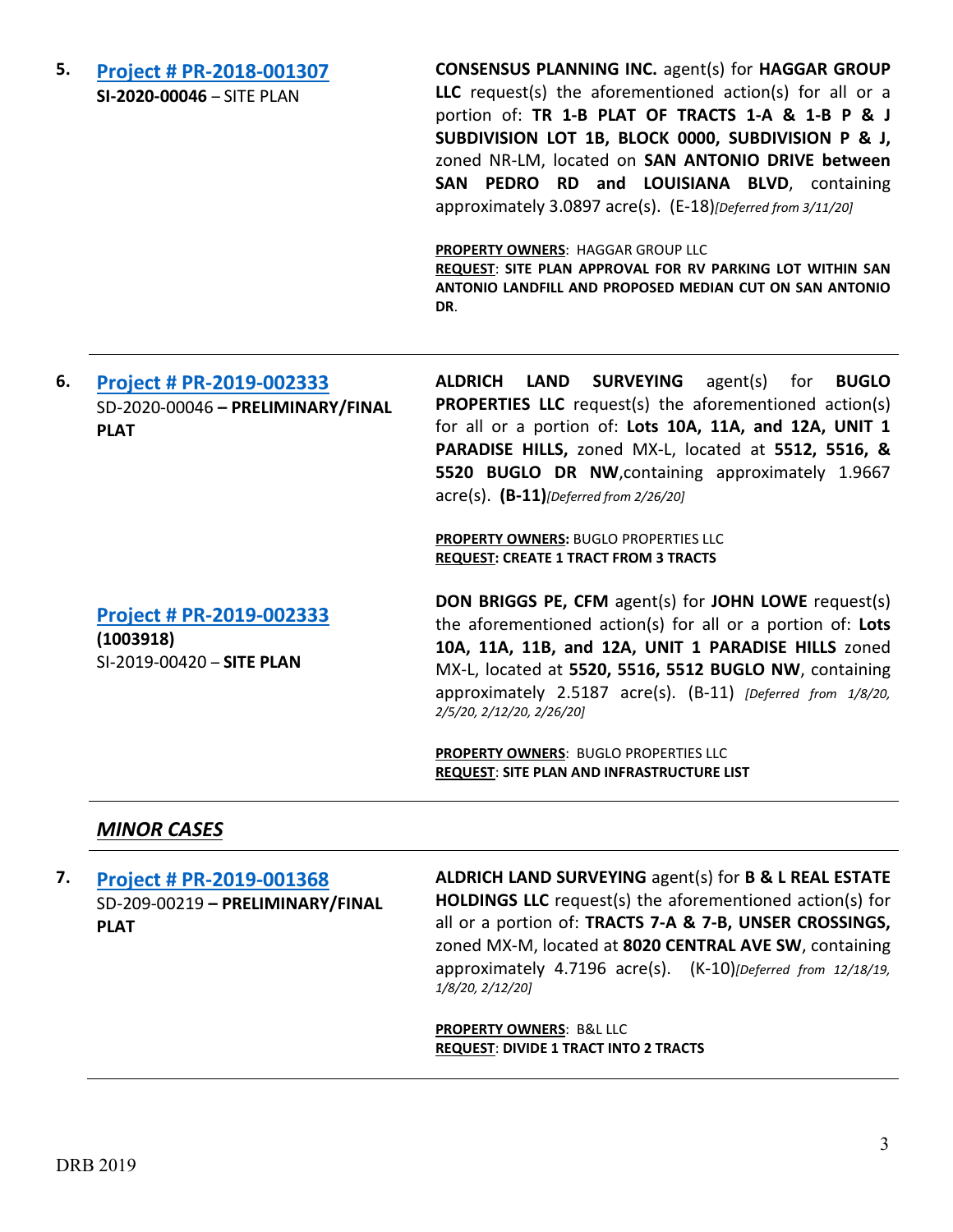| 8.  | <b>Project # PR-2019-002610</b><br>SD-2020-00062 - PRELIMINARY/FINAL<br><b>PLAT</b>                                                       | SKARSGARD/ARCH + PLAN<br><b>JOSHUA</b><br><b>LAND</b><br><b>USE</b><br><b>CONSULTANTS</b> agent(s) for MCHT, LLC request(s) the<br>aforementioned action(s) for all or a portion of: LT 26-B<br>PLAT OF LTS 26-A & 26-B ALVARADO GARDENS UNIT 1 and<br>N'LY PORT OF THE E'LY 81 FT OF LOT 25 ALVARADO<br>GARDENSUNIT 1, zoned R-A, located at 2119 MATTHEW PL<br>NW between GRIEGOS DRAIN and RIO GRANDE BLVD NW,<br>containing approximately 0.833 acre(s). (G-13) [Deferred from<br>3/11/20<br>PROPERTY OWNERS: JOSHUA & RUTH SKARSGARD<br>REQUEST: LOT CONSOLIDATION FROM 2 LOTS TO 1 LOT |
|-----|-------------------------------------------------------------------------------------------------------------------------------------------|----------------------------------------------------------------------------------------------------------------------------------------------------------------------------------------------------------------------------------------------------------------------------------------------------------------------------------------------------------------------------------------------------------------------------------------------------------------------------------------------------------------------------------------------------------------------------------------------|
| 9.  | Project # PR-2019-002268<br>VA-2020-00062 - VARIANCE TO DPM<br><b>STANDARDS</b><br>SD-2020-00058 - VACATION OF PRIVATE<br><b>EASEMENT</b> | <b>COMMUNITY SCIENCES CORP agent(s) for OUR LAND LLC</b><br>request(s) the aforementioned action(s) for all or a portion<br>of: A4 REPLAT OF TRACT A OF PLAT OF LANDS OF MICHAEL<br>J SNOW & ELIZABETH T SNOW TR LOT A4, zoned R-A,<br>located at 2945 TRELLIS DR NW between DECKER RD NW<br>and CAMPBELL ROAD NW, containing approximately<br>0.8301 acre(s). (G-13) [Deferred from 3/4/20, 4/8/20]<br>PROPERTY OWNERS: OUR LAND LLC<br>REQUEST: VACATE 20 FOOT WIDE PRIVATE EASEMENT, VARIANCE OF<br>10 FEET TO DPM REQUIREMENT FOR 30 FOOT WIDE ACCESS<br><b>EASEMENT</b>                 |
| 10. | Project # PR-2019-003082<br>SD-2020-00065 - PRELIMINARY/FINAL<br><b>PLAT</b>                                                              | CSI - CARTESIAN SURVEY'S INC. agent(s) for CENTURYLINK<br>request(s) the aforementioned action(s) for all or a portion<br>of: TRACTS A-1 & A-2, LAND OF MOUNTAIN STATES, zoned<br>MX-M, located at 417 GRIEGOS RD NW between LA<br>CIENEGA ST NW and 4TH ST NW, containing approximately<br>1.8748 acre(s). (F-14)[Deferred from 4/8/20]<br>PROPERTY OWNERS: US WEST COMMUNICATIONS INC<br><b>REQUEST: LOT LINE ADJUSTMENT AND GRANT EASEMENTS</b>                                                                                                                                           |

## *SKETCH PLAT*